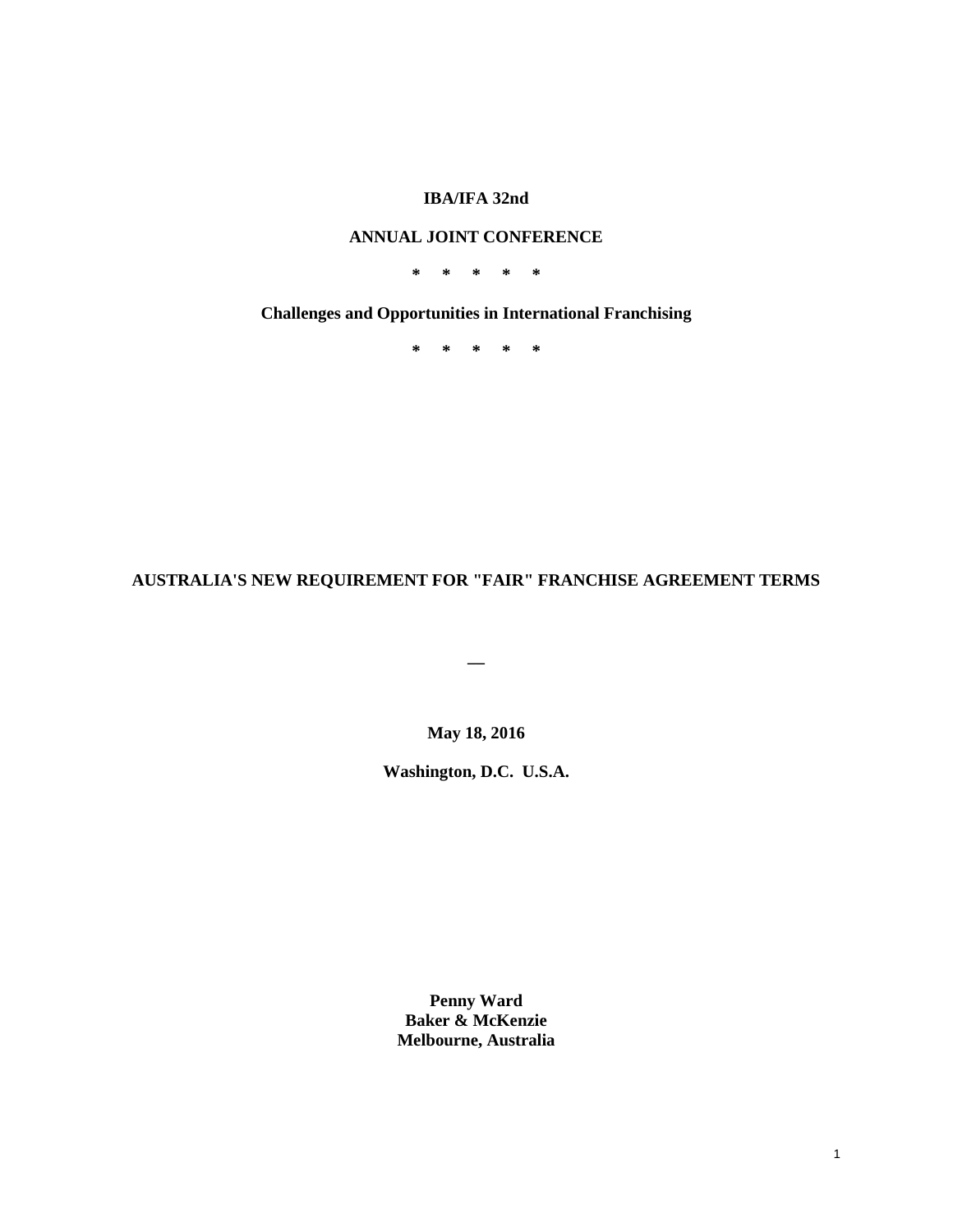## **AUSTRALIA'S NEW REQUIREMENT FOR "FAIR" FRANCHISE AGREEMENT TERMS**

A new Australian law commencing later this year will require franchise agreement provisions to be objectively "fair". Although it is directed at "small" business and not specifically at franchising, franchise agreements are expected to be impacted by this new law more than most. The regulator, the Australian Competition and Consumer Commission (ACCC), has conceded this and has already announced that the franchising sector will be a priority for its compliance activities.

The law, contained in the *Treasury Legislation Amendment (Small Business and Unfair Contract Terms) Act 2015 (Cth),* extends an existing consumer unfair contract term law to "small" business contracts. For the reasons discussed below, its coverage is very broad and the description of "small" business is misleading. In many cases it will apply to agreements between large businesses.

The new law will apply to a contract entered into or renewed on or after **12 November 2016**. It will also apply to all variations or extensions of contracts already in place, that occur after that date.

An "unfair" term will be void. The balance of the agreement will continue if the agreement is capable of operating without the term.

## **1. Contracts to which the law will apply**

The new business unfair terms law will apply to a term of a contract which has **each** of the following elements:

## **1.1 the term is in a "standard form contract"**

The contract must be "standard form", a term which is not defined. Notably, it will be presumed to be "standard form" unless the party seeking to rely on the term proves otherwise.. A court may take into account such factors as it thinks fit in determining whether the contract is "standard form", but it must consider whether:

- one party had most of the bargaining power;
- one party prepared the contract before discussions between the parties;
- one party was, in effect, required to either accept or reject the contract as presented, except for terms relating to scope or price;
- there was an effective opportunity to negotiate the contract terms; and
- the terms of the contract took into account the specific characteristics of the party or the particular transaction.

The negotiation of a small number of terms is unlikely to prevent a contract being found to be "standard form". The fact that it may be in the interests of a franchise system as a whole that all franchisees enjoy the same terms will not be relevant. In light of the practice of minimising changes to franchise agreements, it is highly likely that franchise agreements will meet this "standard form" element.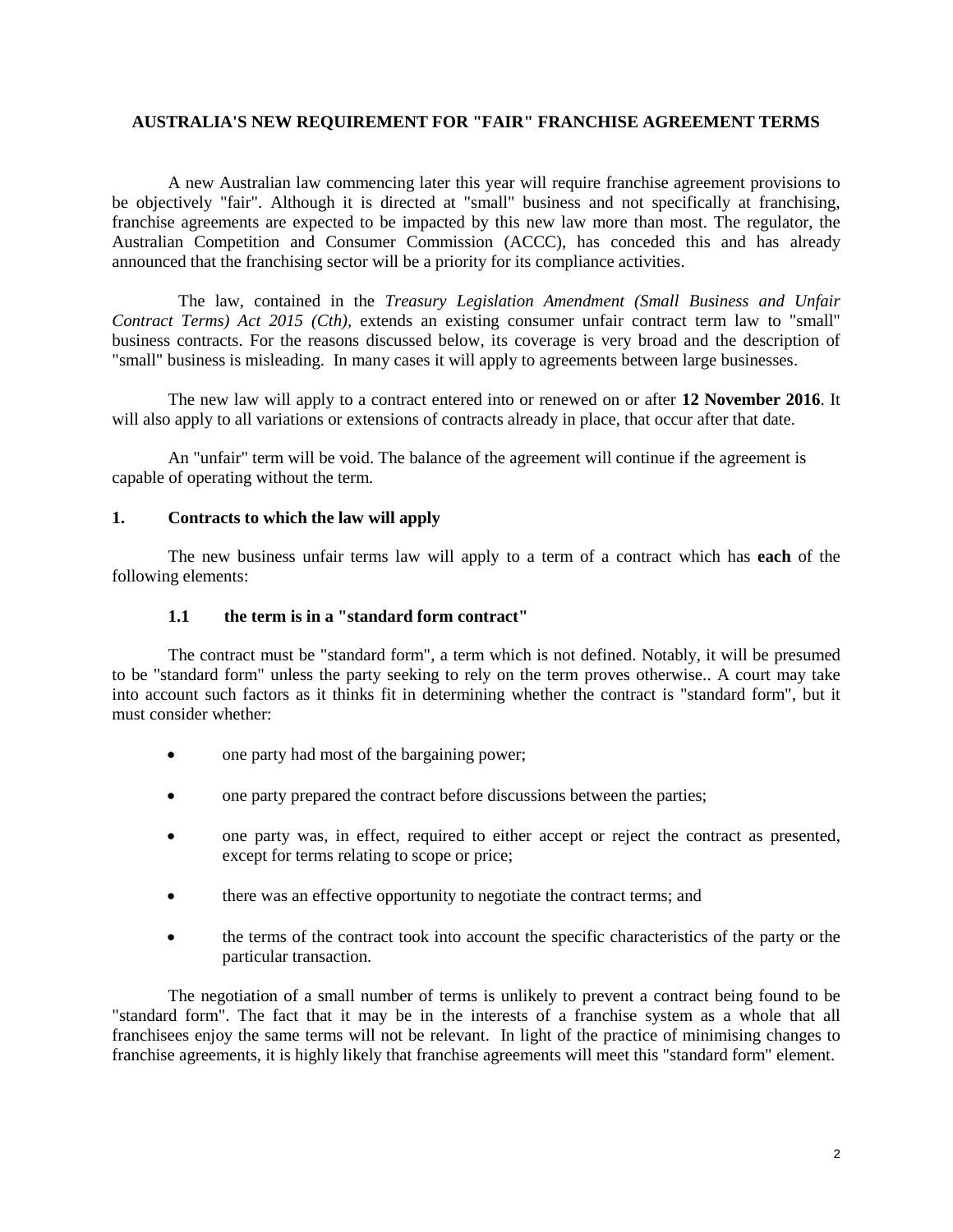## **1.2 one party has few employees**

At least one party to the contract employs fewer than 20 employees. This will exclude casual employees, unless they are employed on a 'regular and systematic basis'.

Although this element was designed to separate "small" from "large" businesses, it is unlikely to have that effect. When contracting with a newly formed prospective franchisee, one would expect this element to be readily satisfied. Few new businesses hire staff before they have secured the rights to trade.

Any party to the contract can satisfy this element, and only employees of a contracting party are counted. It may be the franchisor entity that satisfies this element, where the entity entering into the franchise agreement is not the employer within the franchisor's corporate group.

## **1.3 the contract value will not exceed the threshold**

The total consideration payable for the supplies under the contract does not exceed AUD 300,000 for contracts with a duration of 12 months or less or AUD 1 million for contracts with a duration of more than 12 months. This includes all consideration for the supplies to be made or rights to be granted, if the consideration or its method of calculation is disclosed before the contract is made.

The ACCC has taken the view that unless the agreement contains an obligation to make payments over the relevant threshold amount, merely assuming that the contract value will exceed the threshold will not suffice. Its position is that royalty payments calculated by reference to sales cannot be included for this purpose. As a result, only upfront or ongoing fixed or specified minimum payments can be counted in determining whether the threshold for being "small" will be exceeded.

## **2. What is an "unfair" term?**

A term will be "unfair" if **each** of the following applies:

- it would cause a significant imbalance in the parties' rights and obligations arising under the contract; and
- it is not reasonably necessary to protect the legitimate interests of the party who would be advantaged by the term. Importantly, a term will be presumed not to be reasonably necessary to protect a franchisor's legitimate interests, unless the franchisor can prove otherwise. (How many franchisors could produce a business case to justify each of the terms in their franchise agreement? They will need to be able to do so in future) ; and
- it would cause detriment (whether financial or otherwise) to a party if it were to be applied or relied on.

In determining whether a term of a contract is unfair, a court may take into account such matters as it thinks relevant, but it must take into account the extent to which the term is "transparent" and the contract as a whole. This means that documents such as operations manuals or policies that form part of the contract need to be examined, as will obligations to comply with documents referenced in these. The ACCC takes the view that if a franchise agreement requires a franchisee to comply with external documents, such as operations manuals, then these will form part of the contract, whether or not the agreement specifies that they do. This means that each provision of each manual will also need to be examined for fairness.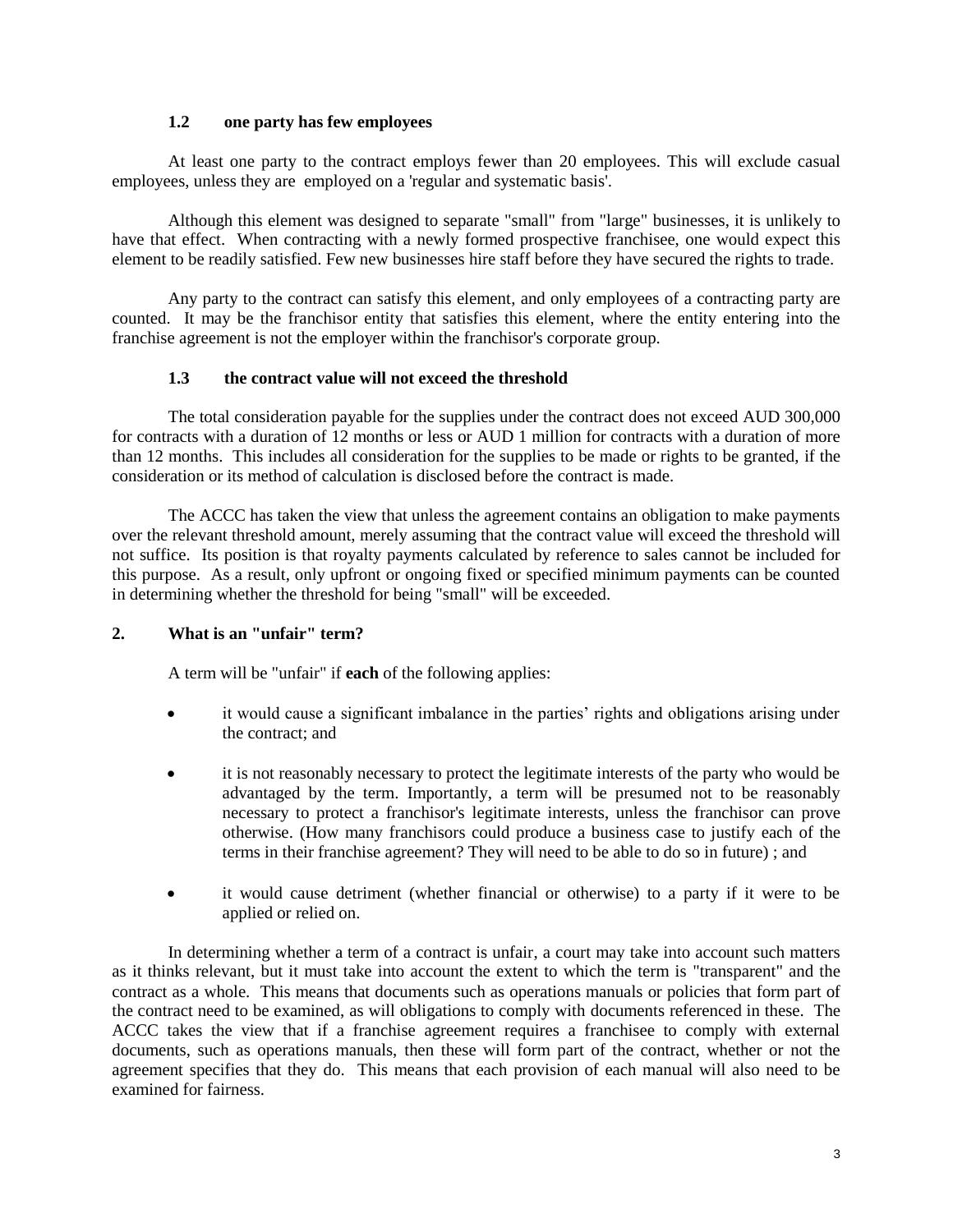The test of "transparency" requires contract terms to be expressed in reasonably plain language, to be legible, to be presented clearly and to be readily available to any party affected by them. This will likely require particularly onerous provisions to be expressly brought to a franchisee's attention.

# **3. Terms exempted from the test**

Certain provisions will not be subjected to this "fairness" test. Terms which define the main subject matter of the contract and the consideration provided for it will be exempt. This means that the scope of the franchise grant and the size of payments to be made cannot be challenged as unfair. However, the consideration will only be exempt from challenge if either the amount or its method of calculation is clearly disclosed up front.

In addition, terms which are required or expressly permitted by law cannot be challenged. Examples of these are provisions required by the Franchising Code, such as the cooling-off right and the mediation provisions.

# **4. "Grey" list of possible unfair terms**

The legislation includes a list of terms that may be unfair. They are examples only, as unfairness needs to be judged in the context of each contract as a whole. While the listed terms are not prohibited, they create a presumption that they may be unfair. The list includes the following:

- a term that permits, or has the effect of permitting, one party (but not another party) to avoid or limit performance of the contract;
- a term that permits, or has the effect of permitting, one party (but not another party) to terminate the contract;
- a term that penalises, or has the effect of penalising, one party (but not another party) for a breach or termination of the contract;
- a term that permits, or has the effect of permitting, one party (but not another party) to vary the terms of the contract;
- a term that permits, or has the effect of permitting, one party (but not another party) to renew or not renew the contract;
- a term that permits, or has the effect of permitting, one party to vary the upfront price payable under the contract without the right of another party to terminate the contract;
- a term that permits, or has the effect of permitting, one party unilaterally to vary the characteristics of the goods or services to be supplied, or the interest in land to be sold or granted, under the contract;
- a term that permits, or has the effect of permitting, one party unilaterally to determine whether the contract has been breached or to interpret its meaning;
- a term that limits, or has the effect of limiting, one party's vicarious liability for its agents;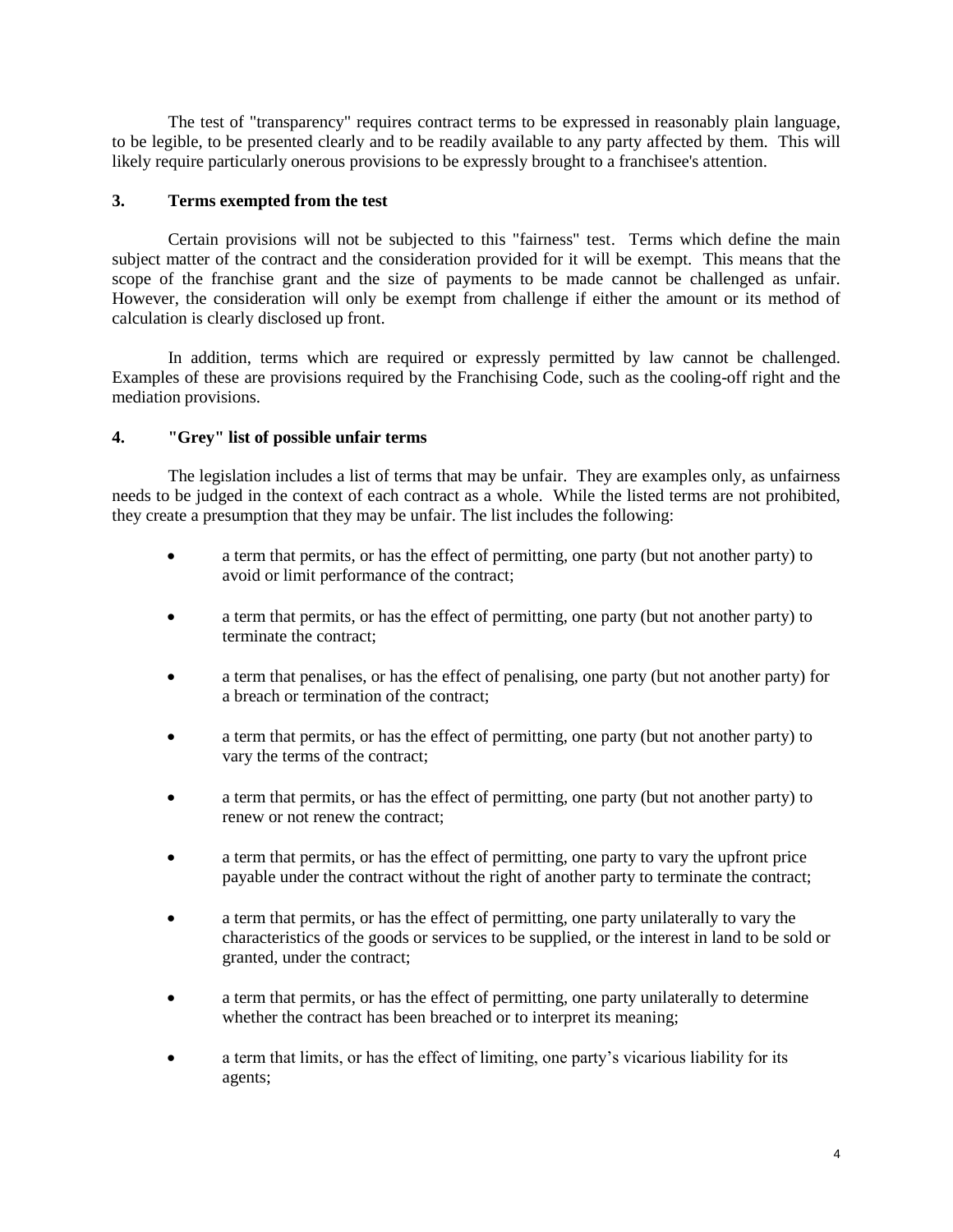- a term that permits, or has the effect of permitting, one party to assign the contract to the detriment of another party without that other party's consent;
- a term that limits, or has the effect of limiting, one party's right to sue another party;
- a term that limits, or has the effect of limiting, the evidence one party can adduce in proceedings relating to the contract; and
- a term that imposes, or has the effect of imposing, the evidential burden on one party in proceedings relating to the contract.

Many of the examples on the list are unilateral or uneven rights or restrictions, such as uneven rights of termination or the right of a party to vary the contract or the rights or supplies under it without reference to the other. Variations made by changing policies or manuals are expected to be reviewed. Other examples relate to restrictions on the rights of a party to enforce an agreement, or to the liabilities of a party under an agreement. Broad indemnities that can make a small business party liable for things outside their control and liquidated damages provisions that do not reflect actual losses are expected to be scrutinized.

Whether or not a term operates unfairly in practice will be irrelevant. If it has the potential to operate unfairly, that will suffice to render the provision void. It is therefore critically important that any unrestricted unilateral variation right is modified to include some constraints on its exercise.

#### **5. What should franchisors do?**

Although the unfair contract terms laws do not apply to standard form contracts entered into before **12 November 2016,** it is important to note that they will apply to any contract renewed after this time. For that reason, no franchisor should enter into an agreement containing a renewal clause unless it permits the franchisor to change the agreement terms at the time of renewal. If there is any risk of the parties "holding over" under an expired agreement, franchise agreements should be changed to contemplate this, to avoid the holding over resulting in a new agreement.

It will also apply to any changes made to existing agreements, manuals and other system documents on or after 12 November.

Franchisors should review the level of negotiation they will be prepared to accept on their franchise agreements to determine whether their agreements will be likely to be "standard form". Assuming they may be, franchisors then need to review the terms of their franchise agreements (and documents to which they refer) to determine the changes they may need to make to ensure enforceability after the law commences.

The consequences of failing to act on this may be severe. Including an "unfair" term in a contract will not result in a breach of any law or the imposition of a penalty, but the affected provision will be void. It will not be read down, and there will be no need for a court to declare it to be voidable. It will simply be unenforceable, providing a franchisee (or group of franchisees) with significant leverage in any dispute.

Foreign franchisors will need to be wary of changes their local master franchisees make to their local sub-franchise agreements but should ensure that they undertake this important review to preserve the enforceability of their system franchise agreements.